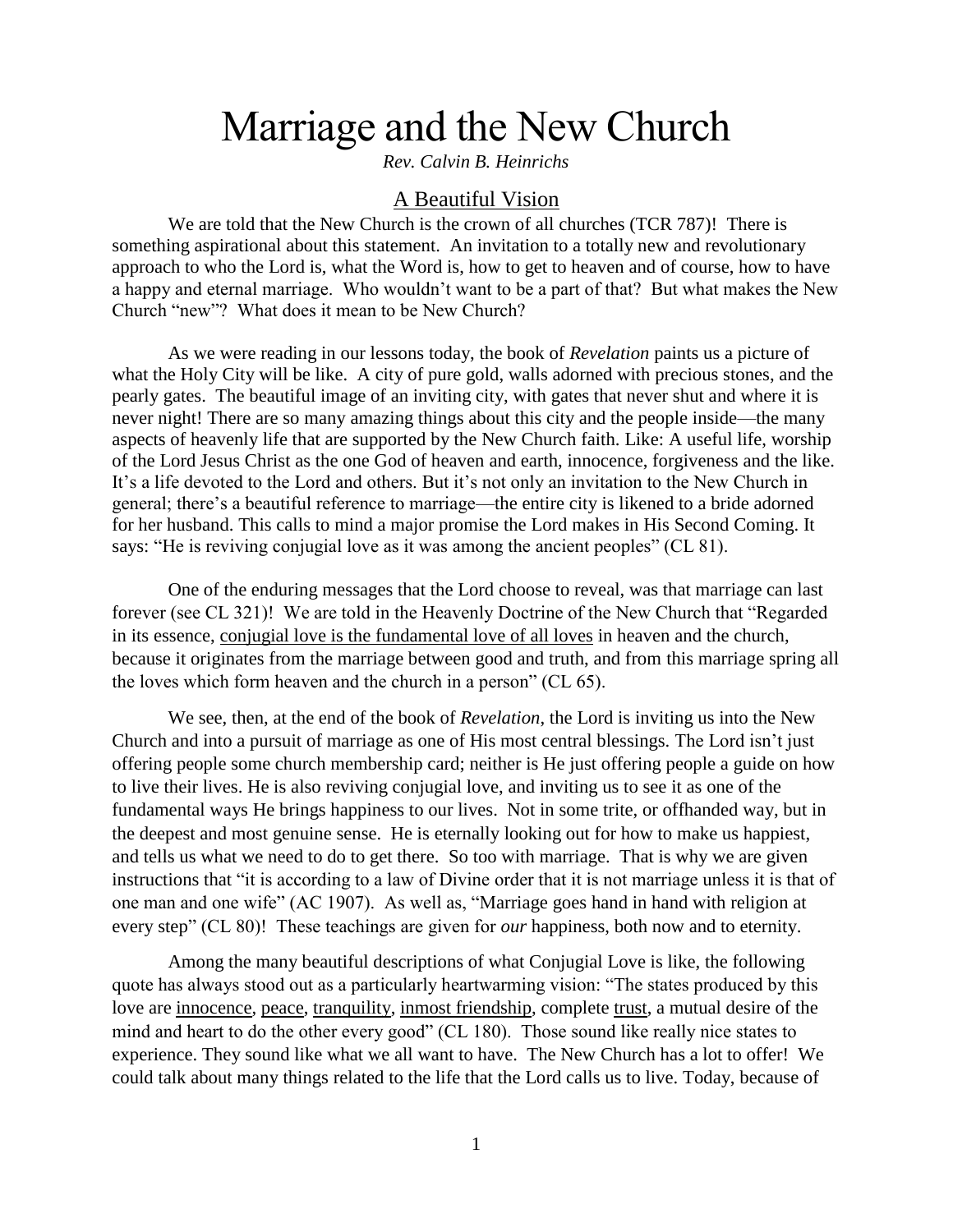the emphasis on marriage in the very description of the Holy City we are focusing on the vision of marriage that the Lord offers and how to take Him up on it.

## Accepting the Vision

In order to accept the Lord's invitation into the city, it requires cooperation with the Lord's goals. We now turn back to the description of the Holy City, to focus on some *seemingly*  tough statements around marriage and those who oppose it. These statements may have come across as jarring, or out of place when describing the joy and peace that is in the city. During the depiction, we are told that "there shall by no means enter it anything that defiles, or causes an abomination" (Rev. 21:27) and "outside are dogs and sorcerers and whoremongers and murderers and idolaters" (Rev. 22:15).

These can *sound* harsh. But the message is clear that despite the gates being wide open, there are people who are outside. Why would an all loving God leave these people outside the gate? He wouldn't. He doesn't. What is being described is people who don't want to come in.

Think back to the gates. They are open. There are twelve of them—There are many ways for people to enter heaven, underscoring that it is the Lord's will to draw all people to Himself in heaven. Everyone is invited, and consistently at that! If we stray and try other paths, and return to the Lord in His Word, we will always discover open gates. That is why we are told in the Heavenly Doctrine that "it is we, not the Lord, who cast ourselves into hell" (HH 547; see also DP 324). Our life in this world matters. The hells do their very best to make sure that we choose hell and not heaven. They try to muddle and confuse us about what is right and wrong, saying that there is no difference. They do this until at last they try and persuade us that evil is actually good and good is really evil. But we don't have to listen to them!

In the *Arcana Coelestia,* we are told: "The reason why evil is appropriated to a person is that he believes and persuades himself that he thinks and does it from himself, and in this way makes it his own. If he believed as is really the case, then evil would not be appropriated to him" (AC 6206). The hells try and get us to believe that their evil influences are a part of us. The reality, is that all evil is from hell, but they want us to believe that the evil thoughts they send us, are our own. They want us to identify with our evils and make them a part of who we are. They want us to believe that we can't change, or reject their evil influence. In this way, we get trapped, tricked and blindsided into making evil permanent.

*Divine Providence* frightfully states that those who favor sins... "convince themselves that any evil that is a sin is not a sin, painting it over with fallacies and appearances, and thus hiding its enormity; and having done this they favor it, and make it their friend" (DP 278:4). Convincing ourselves of evil can have many forms—"anything that defiles," be it the sorcerers, murderers, or idolaters. But notice that even in this series, there is a focus on things that oppose marriage—*dogs* and *whoremongers*. The *dogs* have a bad correspondence focusing on unrestrained sexual activity (see AR 952:2). And the *whoremongers* are more generally all kinds of perversions that people can get trapped in that oppose or lead away from the Lord's vision of marriage between one man and one woman (see AR 892). Ultimately, if we make evil our friend, and fall prey to the tactics the hells employ, *we choose* to become the dogs, sorcerers and whoremongers. We choose to remain outside the city.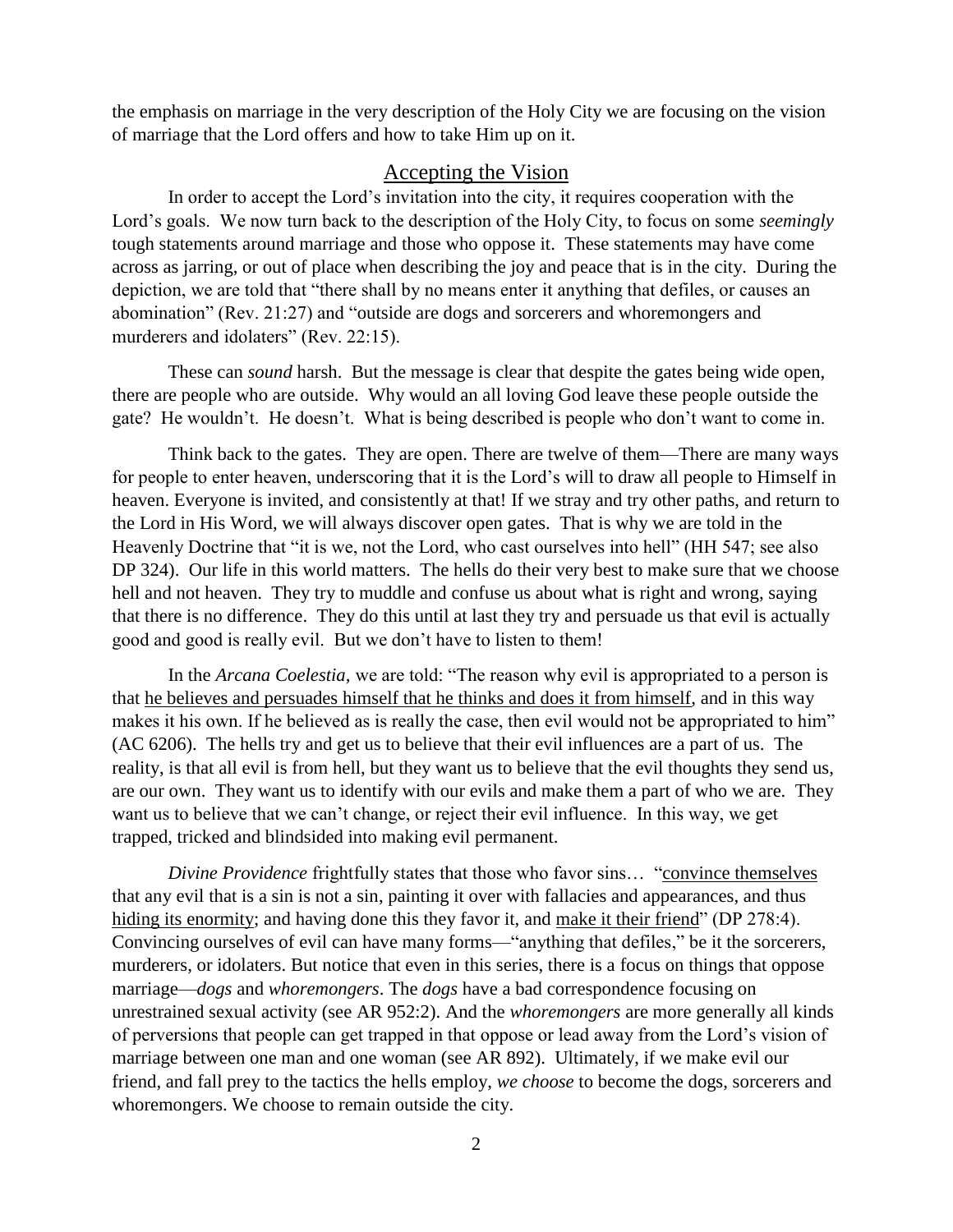# Essentials of the New Church

By considering the essentials of the New Church, we will see why some people are outside. Most especially, the hells are going to attack the things a person loves the most, and are the most important (see AC 1690:3, 8562). When we look at what is essential to the New Church, there are many things that could be said. However, consistently throughout the *Apocalypse Revealed,* we are given two: "the acknowledgment of the Lord, and a life according to the commandments of the Decalogue" (AR 485).

When the hells attack the New Church, they will attack these essentials. They will chip away at the truth and try and make us believe that following the 10 Commandments isn't necessary. Luckily, the Lord in the *True Christian Religion* tells us that: "The Ten Commandments are the most important thing in the Word" (TCR 283). In fact, in the explanation of what it means that "outside are dogs and sorcerers and whoremongers and murderers and idolaters" (Rev. 22:15), we are told that each one of these represents one of the ten Commandments (see AR 892). In order to be New Church, we have to be living a life according to the ten Commandments.

## Adultery and Conjugial Love

We return now to conjugial love and its opposites. Of those ten, we are focusing on the sixth commandment, because of the specific calling of this vision, or rather the things which oppose that vision. In revealing how sacred marriage is, the danger of adultery to conjugial love is addressed (see CL 255; Life 76). We are told, "As adulteries are contrary to conjugial love, adulterers cannot be in heaven with the angels" (AC 2747). Elsewhere, that "hell is a state of adultery" (CL 429).

There is a warning here, no doubt. When people make evil a part of their lives, it changes what they love. This is why *Divine Providence* challenges us to not only shun evils in action, but even in believing it's okay to commit them. It says: "The evils which a person believes to be allowable, even though he does not commit them, are also appropriated to him" (DP 81).

Mercifully, and to help us prepare, the Lord is giving us a forecast of the way things turn out in the next life. Those who choose things that the Lord forbids, even believing that evil is okay to persist in—and stubbornly remain in this pattern through justifications—may be among the people who refuse to walk through the open gates. Tragically they choose to remain outside the city. What was once a beautiful vision is no longer appealing. What was once a golden city, with the peaceful, tranquil aroma of conjugial love permeating throughout, is now seen as a pretentious, prudish and a suffocating prison. People choose to stay outside because heaven is no longer appealing. In fact, they can't even breath there (HH 235; AC 5057-5059)! This is how contrary adultery is to conjugial love.

#### Hope

But it doesn't have to be this way. The Lord really wants us to be in heaven. He never closes the gates. Another way of framing it, He never stops knocking. He is doing everything in His power to invite us to open the door and let Him come in (Rev. 3:20). It's our responsibility to take Him up on the offer, and actually grab the handle and open the door.